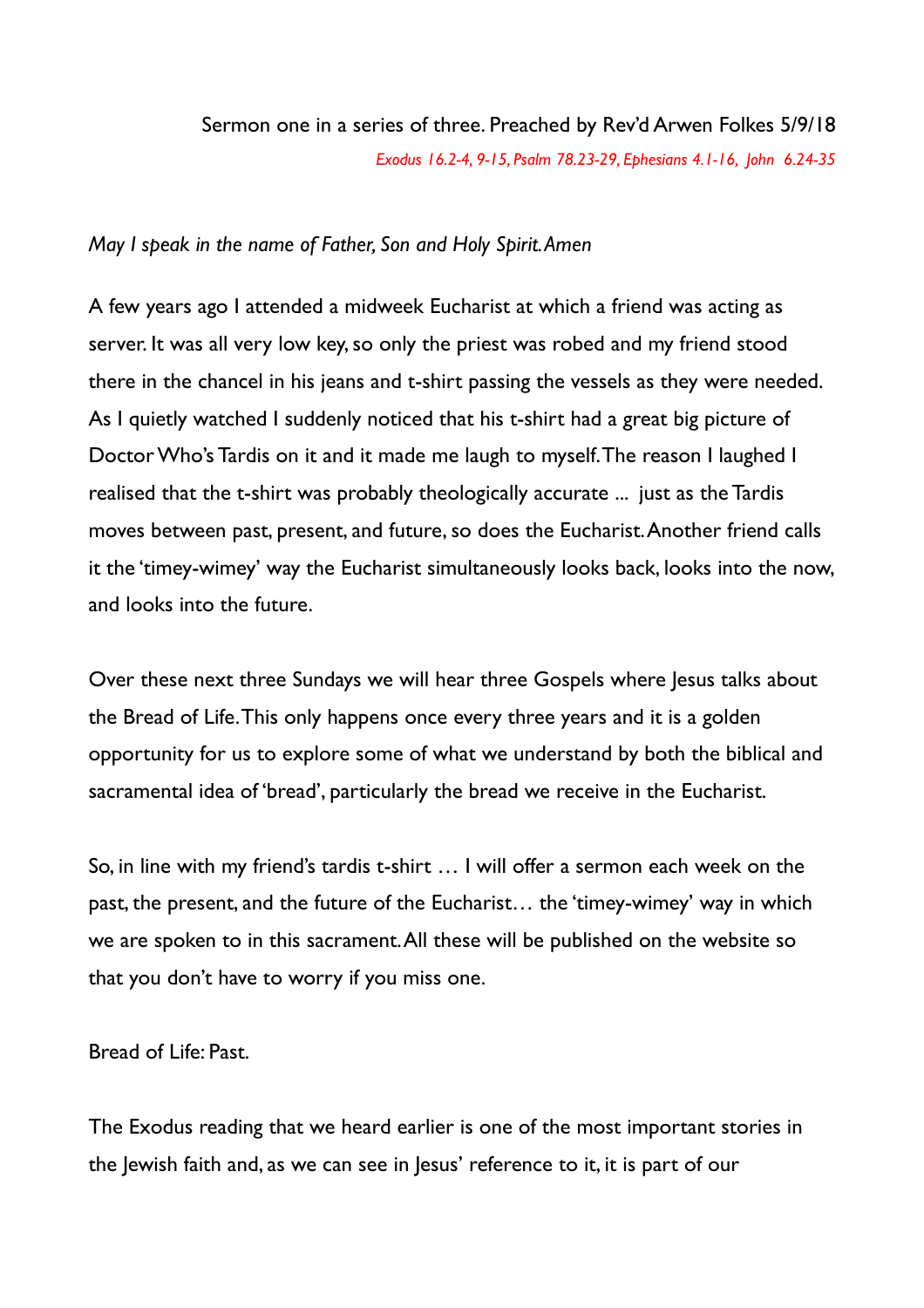inheritance as Christians. This story is read as part of every Seder meal during the time of Passover.

All the generations of a family gather together to remember a memory that didn't happen to them, but that shaped who they once were and are now. It is what's known as an act of corporate remembrance. We see something similar happening every year on November 11th. In this case, they remember that an Act of God provided their ancestors with sustenance, provision, and got them out of a rather sticky situation.

This was part of a far larger act of liberation and as we have heard today it involved bread or 'manna from heaven'.

The bible often involves bread.

In the books of Leviticus and Ezekiel we hear of bread as the staff of life. Bread is a key feature of religious ritual in Chronicles, Hebrews and in Genesis King Melchizedeck, a priest of God, brings out brought out the bread and wine. Elsewhere we hear how 'showbread' is to be used in the Holy of Holies – known as the bread of the presence. In the first book of Kings, is one of my favourite stories, when the prophet Elijah flees for his life and enters the wilderness to wait on the Word of God. He sits there ready to die because life has taken such a difficult turn and in his waiting he falls asleep. An angel wakes him and he finds there beside his head ... freshly baked bread. These examples illustrates how bread is both used as a sign of God's gift and people's gift to God.

But, as well as a sign of ritual and presence, the Old Testament often uses bread as a sign of hospitality and community. The Exodus reading we heard points toward that,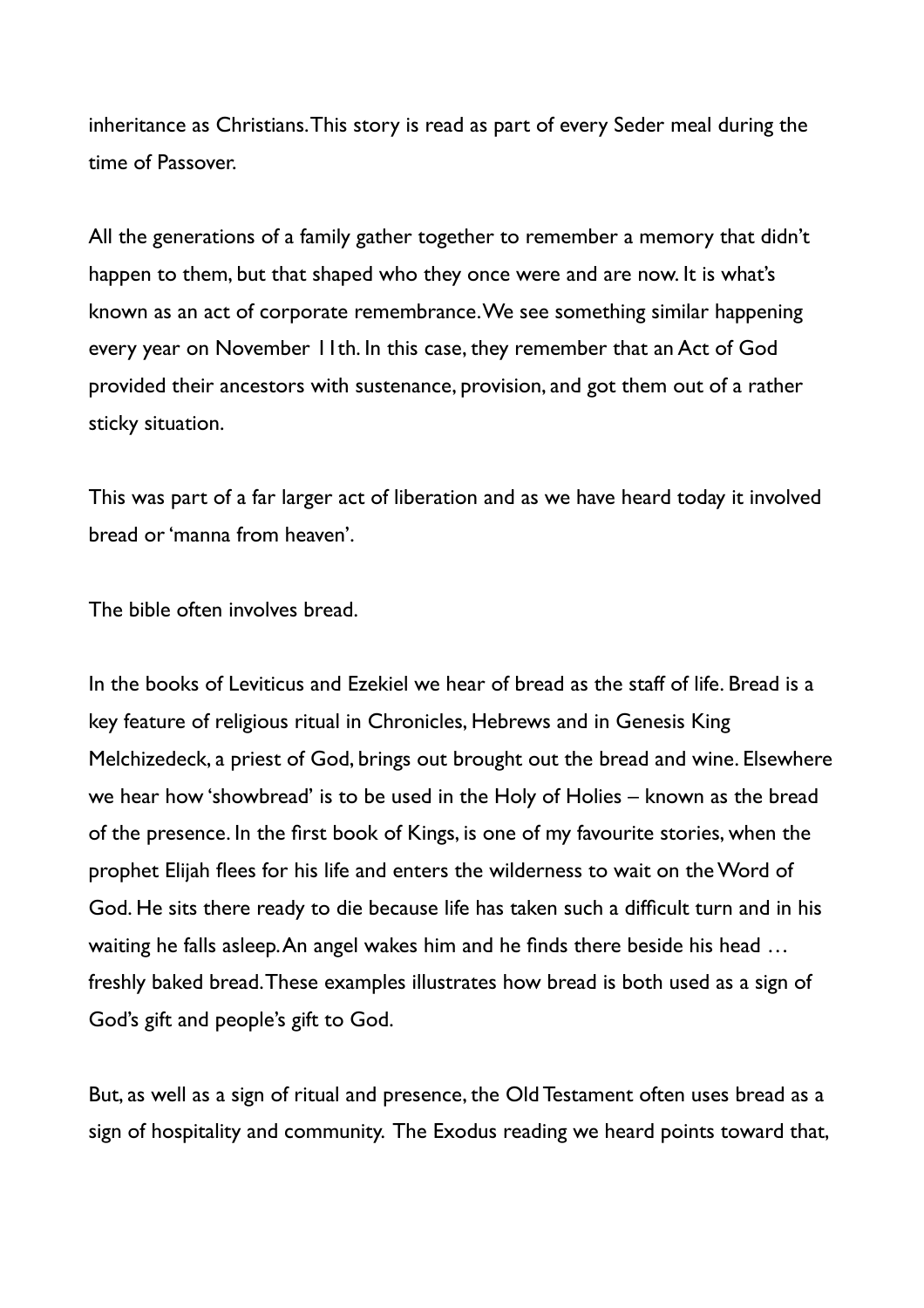the community are not just reassured but fed and strengthened by the manna from heaven and as a result they are able to carry on as a people.

These stories all point us towards the use of bread in the bible over thousands of years. They remind us of a long history of bread being used to signify important spiritual things but also practically to build and strengthen community.

The Church regularly hears and reads these stories in the Holy Scriptures and I am sure as I was running through these examples you will have remembered some of them because you have heard them in the past. That's what these stories do, they form in us a memory of our faith, and memory is a crucial point when thinking about bread of life in the past.

The beautiful thing to see is that Christ also held all these stories in his own memory. Whether remembered through his years of studying and reciting the scriptures, or whether because as God Incarnate, he was the one who used bread in this way. In remembering them we share in Christ's own memory. There is something fantastic about sharing directly in the things Christ saw and knew. It draws us closer to him and his understanding.

Memory is a rather interesting concept. We all have a store in our own minds of all our individual echoes. Each of us has been uniquely formed by the stories of our own life. Sometimes those memories can bring joy, and sometimes they can be extremely painful. Sometimes they can be evoked by sounds, sights, smells ... even the smell of freshly baked bread. There are memories that make us smile and memories that make us shudder. And stood here as individuals not one of our memory banks will be matched by another. They are unique to us and in this we can find great treasure, or, sadly, great isolation.